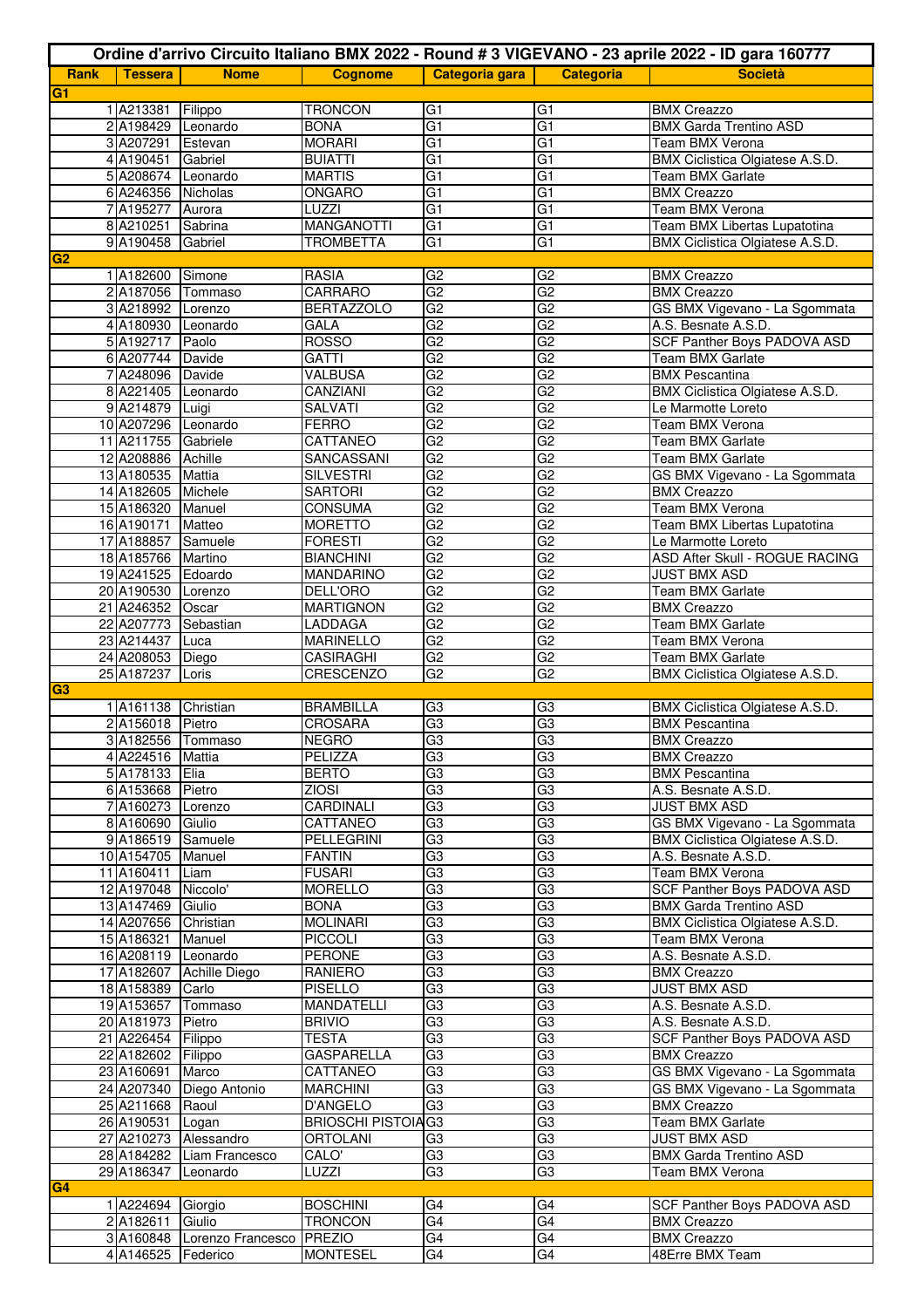|                    | 5 A161695 Nicolas     |                             | <b>MANGANOTTI</b>         | G <sub>4</sub>                   | G4                                  | Team BMX Libertas Lupatotina                                       |
|--------------------|-----------------------|-----------------------------|---------------------------|----------------------------------|-------------------------------------|--------------------------------------------------------------------|
|                    | 6 A187306 Leonardo    |                             | <b>GALASSI</b>            | G4                               | $\overline{G4}$                     | BMX Ciclistica Olgiatese A.S.D.                                    |
|                    | 7 A160689 Leonardo    |                             | <b>NESI</b>               | G4                               | G4                                  | Team BMX Verona                                                    |
|                    | 8 A130234 Nicolo      |                             | <b>GIGLIOTTI</b>          | G4                               | $\overline{G4}$                     | BMX Ciclistica Olgiatese A.S.D.                                    |
|                    | 9 A130005 Andrea      |                             | <b>PUSHI</b>              | G4                               | G4                                  | ASD After Skull - ROGUE RACING                                     |
|                    | 10 A210187            | Marco                       | <b>CLERISSI</b>           | $\overline{G4}$                  | $\overline{G4}$                     | <b>JUST BMX ASD</b>                                                |
|                    | 11 A180828 Cesare     |                             | <b>TAVERNINI</b>          | G4                               | G4                                  | <b>BMX Garda Trentino ASD</b>                                      |
|                    |                       | 12 A164452 Sebastiano       | CANZIANI                  | $\overline{G4}$                  | $\overline{G4}$                     | <b>Team BMX Garlate</b>                                            |
|                    | 13 A136037 Riccardo   |                             | <b>GIARETTA</b>           | G4                               | G4                                  | Team BMX Libertas Lupatotina                                       |
|                    | 14 A187340 Marco      |                             | <b>MENEGHINI</b>          | G4                               | G4                                  | A.S. Besnate A.S.D.                                                |
|                    | 15 A148882            | Niccolo'                    | <b>ROSSETTO</b>           | G4                               | G4                                  | <b>SCF Panther Boys PADOVA ASD</b>                                 |
|                    | 16 A212723            | Federico                    | <b>ZORZA</b>              | $\overline{G4}$                  | $\overline{G4}$                     | Caravaggio Offroad                                                 |
|                    | 17 A151562 Leonardo   |                             | <b>DUSATTI</b>            | G4                               | G4                                  | <b>BMX Garda Trentino ASD</b>                                      |
|                    | 18 A207292            | Pablo                       | <b>MORARI</b>             | $\overline{G4}$                  | $\overline{G4}$                     | Team BMX Verona                                                    |
|                    | 19 A160856            | Tommaso                     | <b>GALASSI</b>            | G4                               | G4                                  | <b>BMX Creazzo</b>                                                 |
|                    | 20 A187051            | Giovanni                    | <b>MONTERISI</b>          | $\overline{G4}$                  | $\overline{G4}$                     | <b>BMX Creazzo</b>                                                 |
|                    | 21 A185981            | Manuel                      | ZOCCA                     | G4                               | G4                                  | <b>Team BMX Verona</b>                                             |
|                    | 22 A181425            | Pietro                      | <b>BONIZZI</b>            | G4                               | $\overline{G4}$                     | Caravaggio Offroad                                                 |
|                    |                       | 23 A190525 Alessandro Maria | <b>BRINI</b>              | G4                               | G4                                  | Team BMX Garlate                                                   |
|                    | 24 A187042 Leonardo   |                             | <b>ZORDAN</b>             | G4                               | $\overline{G4}$                     | <b>BMX Creazzo</b>                                                 |
|                    | 25 A151560 Alessio    |                             | <b>CIAGHI</b>             | G4                               | G4                                  | <b>BMX Garda Trentino ASD</b>                                      |
|                    | 26 A147462            | Sebastian                   | <b>MENOTTI</b>            | $\overline{G4}$                  | G4                                  | <b>BMX Garda Trentino ASD</b>                                      |
|                    | 27 A244100            | Marco                       | <b>BALESTRAZZI</b>        | G4                               | G4                                  | Le Marmotte Loreto                                                 |
|                    | 28 A207654 Andrea     |                             | <b>MACERA</b>             | G4                               | $\overline{G4}$                     | <b>BMX Ciclistica Olgiatese A.S.D.</b>                             |
|                    | 29 A183477            | Giorgio                     | <b>RAVAZZANI</b>          | G4                               | G4                                  | BMX Ciclistica Olgiatese A.S.D.                                    |
|                    | 30 A187137            | Simone                      | <b>MELCHIOTTI</b>         | G4                               | G4                                  | <b>Team BMX Verona</b>                                             |
|                    | 31 A182609            | Lorenzo                     | <b>MENEGUZZO</b>          | G <sub>4</sub>                   | G4                                  | <b>BMX Creazzo</b>                                                 |
|                    | 32 A173168            | Ettore                      | <b>BELLONI</b>            | G4                               | G4                                  | <b>Team BMX Verona</b>                                             |
|                    | 33 A245881            | Tommaso                     | <b>BIANCOVISO</b>         | G4                               | G4                                  | <b>BMX Creazzo</b>                                                 |
|                    | 34 A204860            | Mirko                       | <b>PERTICA</b>            | G4                               | G4                                  | GS BMX Vigevano - La Sgommata                                      |
|                    | 35 A181901            | Kevin                       | <b>GIULIVI</b>            | $\overline{G4}$                  | G4                                  | Caravaggio Offroad                                                 |
|                    | 36 A164448            | Francesco                   | <b>CASLINI</b>            | G4                               | G4                                  | Team BMX Garlate                                                   |
|                    | 37 A210399            | Christian                   | <b>LIGORIO</b>            | G4                               | $\overline{G4}$                     | Team BMX Verona                                                    |
| CRUISER < 39       |                       |                             |                           |                                  |                                     |                                                                    |
|                    | 1 701156D Alessio     |                             | <b>RONCHETTI</b>          | Cruiser Under 39 Cruiser 17-24   |                                     | <b>BMX Ciclistica Olgiatese A.S.D.</b>                             |
|                    |                       | 2 684794U Francesco         | <b>DERME</b>              | Cruiser Under 39 Cruiser 25-29   |                                     | SCF Panther Boys PADOVA ASD                                        |
|                    |                       |                             |                           |                                  |                                     |                                                                    |
|                    |                       |                             |                           |                                  |                                     |                                                                    |
|                    | 3 719676P             | Andrea                      | <b>RONCHETTI</b>          | Cruiser Under 39 Cruiser 17-24   |                                     | BMX Ciclistica Olgiatese A.S.D.                                    |
|                    | 4 A098058             | Manuel                      | <b>BARETTI</b>            | Cruiser Under 39 Cruiser 30-39   |                                     | Le Marmotte Loreto                                                 |
|                    | 5 980458G Giovanni    |                             | <b>BERTO</b>              | Cruiser Under 39 Cruiser 30-39   |                                     | <b>SCF Panther Boys PADOVA ASD</b>                                 |
|                    | 6 A098640             | Mattia                      | <b>CASTELNUOVO</b>        | Cruiser Under 39 Cruiser Allievi |                                     | BMX Ciclistica Olgiatese A.S.D.                                    |
|                    | 7 A239416             | Alessandro                  | VALSECCHI                 | Cruiser Under 39 Cruiser Allievi |                                     | Team BMX Garlate                                                   |
|                    | 8 A174847 Giorgio     |                             | VALSECCHI                 |                                  |                                     | Cruiser Under 39 Cruiser Esordienti Team BMX Garlate               |
|                    | 9 A153292 Niki        |                             | <b>BROGGIO</b>            | Cruiser Under 39 Cruiser 17-24   |                                     | Team BMX Libertas Lupatotina                                       |
| <b>CRUISER 40+</b> |                       |                             |                           |                                  |                                     |                                                                    |
|                    | 1355373J              | Piero                       | <b>PIOVESAN</b>           |                                  | Cruiser 40 & Over Cruiser 40 & Over | <b>SCF Panther Boys PADOVA ASD</b>                                 |
|                    | 2A122013              | Marco                       | <b>GAULE</b>              |                                  | Cruiser 40 & Over Cruiser 40 & Over | <b>BMX Pescantina</b>                                              |
|                    | 3 A000347             | Vittorio                    | <b>SARTORI</b>            |                                  | Cruiser 40 & Over Cruiser 40 & Over | <b>BMX Creazzo</b>                                                 |
|                    | 4A115991              | Oscar                       | <b>TAMI</b>               |                                  | Cruiser 40 & Over Cruiser 40 & Over | Team BMX Garlate                                                   |
|                    | 5 A140073             | Giorgio                     | CORDELLA                  |                                  | Cruiser 40 & Over Cruiser 40 & Over | GS BMX Vigevano - La Sgommata                                      |
|                    | 6 A143186             | Massimiliano                | <b>COLOMBO</b>            |                                  | Cruiser 40 & Over Cruiser 40 & Over | Team BMX Garlate                                                   |
|                    | 7A113321              | Flavio                      | CASTELNUOVO               |                                  | Cruiser 40 & Over Cruiser 40 & Over | BMX Ciclistica Olgiatese A.S.D.                                    |
|                    | 8 A226486             | Matteo                      | <b>MORELLO</b>            |                                  | Cruiser 40 & Over Cruiser 40 & Over | <b>SCF Panther Boys PADOVA ASD</b>                                 |
|                    | 9 A198863             | Giovanni                    | <b>GIANNETTI</b>          |                                  | Cruiser 40 & Over Cruiser 40 & Over | <b>JUST BMX ASD</b>                                                |
|                    | 10 A201307            | Leonardo                    | <b>PISELLO</b>            |                                  | Cruiser 40 & Over Cruiser 40 & Over | <b>JUST BMX ASD</b>                                                |
|                    | 11 A111482            | Cristian                    | CARRARO                   |                                  | Cruiser 40 & Over Cruiser 40 & Over | <b>BMX Creazzo</b>                                                 |
|                    | 12 A062284            | Michele                     | <b>GUARIGLIA</b>          |                                  | Cruiser 40 & Over Cruiser 40 & Over | BMX Ciclistica Olgiatese A.S.D.                                    |
|                    | 13 A148888            | Giuseppe                    | DALLA VECCHIA             |                                  | Cruiser 40 & Over Cruiser 40 & Over | SCF Panther Boys PADOVA ASD                                        |
|                    | 14 A148720            | Roberto                     | SATTIN                    |                                  | Cruiser 40 & Over Cruiser 40 & Over | SCF Panther Boys PADOVA ASD                                        |
|                    | 15 A136906            | Samuel                      | <b>NORO</b>               |                                  | Cruiser 40 & Over Cruiser 40 & Over | <b>BMX Creazzo</b>                                                 |
|                    | 16 A201310            | Enrico                      | CARDINALI                 |                                  | Cruiser 40 & Over Cruiser 40 & Over | <b>JUST BMX ASD</b>                                                |
|                    | 17 796192R            | Matteo                      | CAPPELLARO                |                                  | Cruiser 40 & Over Cruiser 40 & Over | Carisma Team                                                       |
|                    | 18 A237747            | Caludio                     | CASALI                    |                                  | Cruiser 40 & Over Cruiser 40 & Over | GS BMX Vigevano - La Sgommata                                      |
|                    | 19 A210183            | Emanuele                    | <b>LIPPI BONCAMBI</b>     |                                  | Cruiser 40 & Over Cruiser 40 & Over | <b>JUST BMX ASD</b>                                                |
|                    | 20 A211151            | Roberta                     | <b>GOLIN</b>              |                                  | Cruiser 40 & Over Cruiser 40 & Over | <b>BMX Creazzo</b>                                                 |
|                    | 21 A240951            | Claudia                     | CASI                      |                                  |                                     | Cruiser 40 & Over Cruiser 40 & Over ASD After Skull - ROGUE RACING |
| G5                 |                       |                             |                           |                                  |                                     |                                                                    |
|                    | 1 A086877             | Tommaso                     | <b>BRAVI</b>              | G <sub>5</sub>                   | G5                                  | Team BMX Garlate                                                   |
|                    | 2 A108525             | Enea                        | <b>BROGGIO</b>            | G5                               | G5                                  | Team BMX Libertas Lupatotina                                       |
|                    | 3 A108538             | Christian                   | <b>LUCENTE</b>            | G <sub>5</sub>                   | $\overline{G5}$                     | <b>BMX Pescantina</b>                                              |
|                    | 4 A139193             | Lorenzo                     | <b>MAZZOLENI</b>          | G5                               | $\overline{G5}$                     | <b>Team BMX Garlate</b>                                            |
|                    | 5 A076239             | Liam                        | <b>TOMIZIOLI</b>          | G5                               | G5                                  | <b>BMX Pescantina</b>                                              |
|                    | 6 ET13326<br>7A136426 | Kirsten<br>Riccardo         | <b>POLLINI</b><br>MARAGNA | G5<br>G5                         | G5<br>G5                            | <b>BMX-Club Zetzwil</b><br><b>BMX Pescantina</b>                   |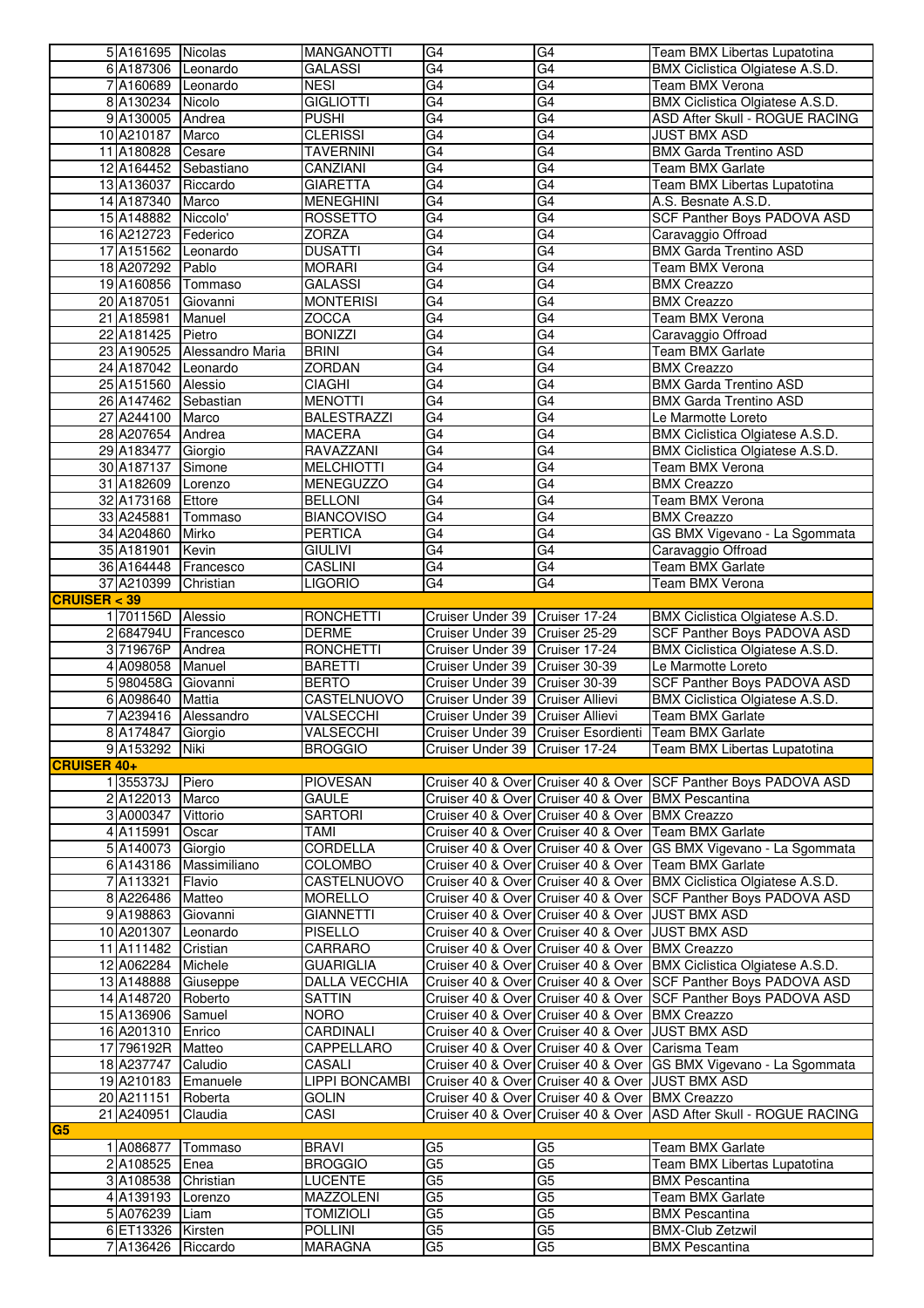|                   | 8 A242664 Riccardo                      |                            | <b>ANTONA</b>             | G5                                | G5                                | GS BMX Vigevano - La Sgommata                       |
|-------------------|-----------------------------------------|----------------------------|---------------------------|-----------------------------------|-----------------------------------|-----------------------------------------------------|
|                   | 9 A082841 Lorenzo                       |                            | <b>MUCELLI</b>            | G <sub>5</sub>                    | $\overline{G5}$                   | BMX Ciclistica Olgiatese A.S.D.                     |
|                   | 10 A076249 Leonardo                     |                            | <b>MORETTO</b>            | $\overline{G5}$                   | G5                                | Team BMX Libertas Lupatotina                        |
|                   | 11 A093127 Tommaso                      |                            | ARTICO                    | G <sub>5</sub>                    | $\overline{G5}$                   | SCF Panther Boys PADOVA ASD                         |
|                   | 12 A139904 Matteo                       |                            | <b>RACCAGNI</b>           | G5                                | $\overline{G5}$                   | <b>Team BMX Garlate</b>                             |
|                   | 13 A108536 Pietro                       |                            | <b>LONGO</b>              | $\overline{G}$                    | $\overline{G5}$                   | Team BMX Libertas Lupatotina                        |
|                   |                                         | 14 A198855 Francesco       | <b>GIANNETTI</b>          | G <sub>5</sub>                    | G <sub>5</sub>                    | <b>JUST BMX ASD</b>                                 |
|                   | 15 A092131 Edoardo                      |                            | <b>DISARO'</b>            | G <sub>5</sub>                    | G <sub>5</sub>                    | SCF Panther Boys PADOVA ASD                         |
|                   | 16 A156142 Stefano                      |                            | <b>CONTERNO</b>           | G <sub>5</sub>                    | G <sub>5</sub>                    | A.S. Besnate A.S.D.                                 |
|                   | 17 A082185 Tommaso                      |                            | RITARDATI                 | G <sub>5</sub>                    | G <sub>5</sub>                    | <b>BMX Creazzo</b>                                  |
|                   | 18 A108529 Matteo                       |                            | <b>FANTATO</b>            | G5                                | G <sub>5</sub>                    | Team BMX Libertas Lupatotina                        |
|                   | 19 A185982 Pietro                       |                            | <b>MARCHI</b>             | $\overline{G5}$                   | $\overline{G5}$<br>G <sub>5</sub> | Team BMX Verona                                     |
|                   | 20 A227802 Simone                       |                            | <b>MINGARDI</b>           | G <sub>5</sub><br>$\overline{G5}$ | $\overline{G5}$                   | Caravaggio Offroad<br><b>BMX Garda Trentino ASD</b> |
|                   | 21 A209060 Chiara<br>22 A139905         | Stefano                    | MATTEI<br><b>CRIPPA</b>   | G <sub>5</sub>                    | G <sub>5</sub>                    | Team BMX Garlate                                    |
|                   | 23 A103130 David                        |                            | <b>CUCCI</b>              | $\overline{G5}$                   | G <sub>5</sub>                    | BMX Team Alto Adige Südtirol                        |
|                   | 24 A141906 Gianmario                    |                            | <b>VESCHINI</b>           | G <sub>5</sub>                    | G <sub>5</sub>                    | JUST BMX ASD                                        |
|                   | 25 A208846 Mirko                        |                            | <b>BERTONI</b>            | G <sub>5</sub>                    | G <sub>5</sub>                    | <b>BMX Garda Trentino ASD</b>                       |
|                   | 26 A160898 Gabriele                     |                            | <b>PREVEATO</b>           | G <sub>5</sub>                    | G <sub>5</sub>                    | A.S. Besnate A.S.D.                                 |
|                   | 27 A207650                              | Matteo                     | SANGIORGIO                | G <sub>5</sub>                    | $\overline{G5}$                   | BMX Ciclistica Olgiatese A.S.D.                     |
|                   | 28 A243739 Lorenzo                      |                            | <b>MALAFRONTE</b>         | G5                                | G <sub>5</sub>                    | Le Marmotte Loreto                                  |
|                   | 29 A154721                              | Leonardo                   | CANALE                    | $\overline{G5}$                   | G <sub>5</sub>                    | ASD After Skull - ROGUE RACING                      |
|                   | 30 A213368 Tommaso                      |                            | <b>MATTEAZZI</b>          | G <sub>5</sub>                    | $\overline{G5}$                   | BMX Ciclistica Olgiatese A.S.D.                     |
|                   |                                         | 31 A192396 Olivia Lucilla  | <b>FORMICA</b>            | G <sub>5</sub>                    | $\overline{G5}$                   | <b>JUST BMX ASD</b>                                 |
|                   | 32 A215042 Matteo                       |                            | <b>BOSSI</b>              | G <sub>5</sub>                    | G <sub>5</sub>                    | A.S. Besnate A.S.D.                                 |
|                   | 33 A192054 Riccardo                     |                            | <b>SEVERINO</b>           | G <sub>5</sub>                    | G5                                | BMX Ciclistica Olgiatese A.S.D.                     |
|                   | 34 A227138 Edoardo                      |                            | <b>CAVIGLIANI</b>         | G <sub>5</sub>                    | G <sub>5</sub>                    | GS BMX Vigevano - La Sgommata                       |
|                   | 35 A221471                              | Mattia                     | <b>MANCUSI</b>            | G <sub>5</sub>                    | G <sub>5</sub>                    | A.S. Besnate A.S.D.                                 |
| G <sub>6</sub>    |                                         |                            |                           |                                   |                                   |                                                     |
|                   | 1 A073248 Matteo                        |                            | <b>MARIANI</b>            | G <sub>6</sub>                    | G6                                | Maikun Factory Team ASD                             |
|                   | 2 A095607 Aronne                        |                            | TAMI                      | $\overline{G6}$                   | G <sub>6</sub>                    | Team BMX Garlate                                    |
|                   | 3 A156959 Martino                       |                            | <b>CASLINI</b>            | G <sub>6</sub>                    | G <sub>6</sub>                    | <b>Team BMX Garlate</b>                             |
|                   | 4 A152482 Tommaso                       |                            | CORTOSE                   | $\overline{G6}$                   | G6                                | BMX Ciclistica Olgiatese A.S.D.                     |
|                   | 5 A107629 William                       |                            | <b>GAULE</b>              | G6                                | $\overline{G6}$                   | <b>BMX Pescantina</b>                               |
|                   | 6 A129756 Andrea                        |                            | GAFFEO                    | $\overline{G6}$                   | G <sub>6</sub>                    | A.S. Besnate A.S.D.                                 |
|                   | 7 A164838 Riccardo                      |                            | <b>GIRELLI</b>            | G <sub>6</sub>                    | $\overline{G6}$                   | <b>BMX Pescantina</b>                               |
|                   | 8 A082258 Vittorio                      |                            | <b>SAMA</b>               | $\overline{G6}$                   | $\overline{G6}$                   | Team BMX Verona                                     |
|                   | 9 A153659 Jonathan                      |                            | <b>MADDALENA</b>          | G <sub>6</sub>                    | G <sub>6</sub>                    | A.S. Besnate A.S.D.                                 |
|                   | 10 A067107                              | Emanuele                   | <b>TIOZZO</b>             | G <sub>6</sub>                    | G <sub>6</sub>                    | <b>SCF Panther Boys PADOVA ASD</b>                  |
|                   | 11 A182601                              | Tommaso                    | <b>GASPARELLA</b>         | G <sub>6</sub><br>G6              | G <sub>6</sub>                    | <b>BMX Creazzo</b>                                  |
|                   | 12 A201096 Nicola<br>13 A102964 Tommaso |                            | MARZARI<br><b>TURETTA</b> | G <sub>6</sub>                    | G6<br>G <sub>6</sub>              | <b>BMX Pescantina</b><br><b>BMX Creazzo</b>         |
|                   | 14 A073207 Andrea                       |                            | <b>ZANETTI</b>            | G <sub>6</sub>                    | G <sub>6</sub>                    | <b>BMX Creazzo</b>                                  |
|                   | 15 A103103 Andrea                       |                            | PELIZZARI                 | G <sub>6</sub>                    | G6                                | <b>BMX Creazzo</b>                                  |
|                   | 16 A130325 Marcello                     |                            | DANELON                   | G <sub>6</sub>                    | G6                                | GS BMX Vigevano - La Sgommata                       |
|                   | 17 A162320 Riccardo                     |                            | <b>BRIZZOLARI</b>         | G <sub>6</sub>                    | G6                                | <b>BMX Pescantina</b>                               |
|                   | 18 A065462                              | Leonardo                   | PIZZINI                   | G <sub>6</sub>                    | G6                                | <b>BMX Pescantina</b>                               |
|                   | 19 A132505 Mario                        |                            | VALENTI                   | G <sub>6</sub>                    | G6                                | Team BMX Verona                                     |
|                   | 20 A108532 Leonardo                     |                            | <b>FRANCHINI</b>          | $\overline{G6}$                   | G <sub>6</sub>                    | Team BMX Libertas Lupatotina                        |
|                   | 21 A065376 Paolo                        |                            | PELI                      | G <sub>6</sub>                    | G6                                | Team BMX Verona                                     |
|                   | 22 A161884 Mattia                       |                            | <b>MANTOVANI</b>          | G <sub>6</sub>                    | $\overline{G6}$                   | Team BMX Libertas Lupatotina                        |
|                   | 23 A108535                              | Tommaso                    | <b>GIARETTA</b>           | G <sub>6</sub>                    | G <sub>6</sub>                    | Team BMX Libertas Lupatotina                        |
|                   | 24 A226487                              | Gianluca                   | <b>MORELLO</b>            | G <sub>6</sub>                    | G6                                | SCF Panther Boys PADOVA ASD                         |
|                   | 25 A102862                              | Rayan                      | <b>MAGOSSO</b>            | $\overline{G6}$                   | G6                                | Team BMX Verona                                     |
|                   | 26 A134137                              | Andrea                     | ONETTI                    | G6                                | G <sub>6</sub>                    | BMX Ciclistica Olgiatese A.S.D.                     |
|                   | 27 A223058                              | Alessandro                 | <b>FEDRIGO</b>            | G <sub>6</sub>                    | G6                                | <b>BMX Pescantina</b>                               |
|                   |                                         | 28 A124066 Valentino Denis | <b>CUDINI</b>             | G <sub>6</sub>                    | G6                                | 48Erre BMX Team                                     |
|                   |                                         |                            |                           |                                   |                                   |                                                     |
|                   | 29 A237613   Federico                   |                            | <b>QUARTERONI</b>         | G <sub>6</sub>                    | G6                                | Caravaggio Offroad                                  |
|                   | 30 A211155 Lorenzo                      |                            | <b>NICOLIN</b>            | $\overline{G6}$                   | G <sub>6</sub>                    | <b>BMX Creazzo</b>                                  |
|                   | 31 A070077                              | Emanuele                   | D'URSO                    | G <sub>6</sub>                    | G6                                | 48Erre BMX Team                                     |
|                   | 32 A247232                              | Elia                       | <b>CASTELLANI</b>         | G6                                | $\overline{G6}$                   | Team BMX Libertas Lupatotina                        |
|                   | 33 A243754                              | Gioele                     | <b>TAIOCCHI</b>           | $\overline{G6}$                   | G6                                | Le Marmotte Loreto                                  |
|                   | 34 A139197                              | Carlo                      | <b>COLOMBO</b>            | G <sub>6</sub>                    | G6                                | Team BMX Garlate                                    |
|                   | 35 A121140                              | Filippo                    | <b>CAMICIOTTOLI</b>       | G <sub>6</sub>                    | G6                                | GS Olimpia Valdarnese                               |
|                   | 36 A223060                              | Giovanni Silvio            | GREPPI                    | $\overline{G6}$                   | $\overline{G6}$                   | <b>BMX Pescantina</b>                               |
|                   | 37 A211872 Riccardo                     |                            | <b>CORNAGGIA</b>          | G6                                | $\overline{G6}$                   | <b>Team BMX Garlate</b>                             |
|                   | 38 A247210   Federico                   |                            | BAMPA                     | $\overline{G6}$                   | G6                                | Team BMX Libertas Lupatotina                        |
|                   | 39 A217188 Joey                         |                            | <b>MINISSALE</b>          | $\overline{G6}$                   | $\overline{G6}$                   | Team BMX Verona                                     |
|                   | 40 A249027                              | Pietro                     | <b>TORELLI</b>            | $\overline{G6}$                   | G6                                | <b>JUST BMX ASD</b>                                 |
|                   | 41 A214554                              | Riccardo                   | <b>LAVARINI</b>           | G <sub>6</sub>                    | G <sub>6</sub>                    | <b>BMX Pescantina</b>                               |
| <b>ESORDIENTI</b> | 42 A134146                              | Giovanni                   | ORLANDO                   | G <sub>6</sub>                    | G6                                | Le Marmotte Loreto                                  |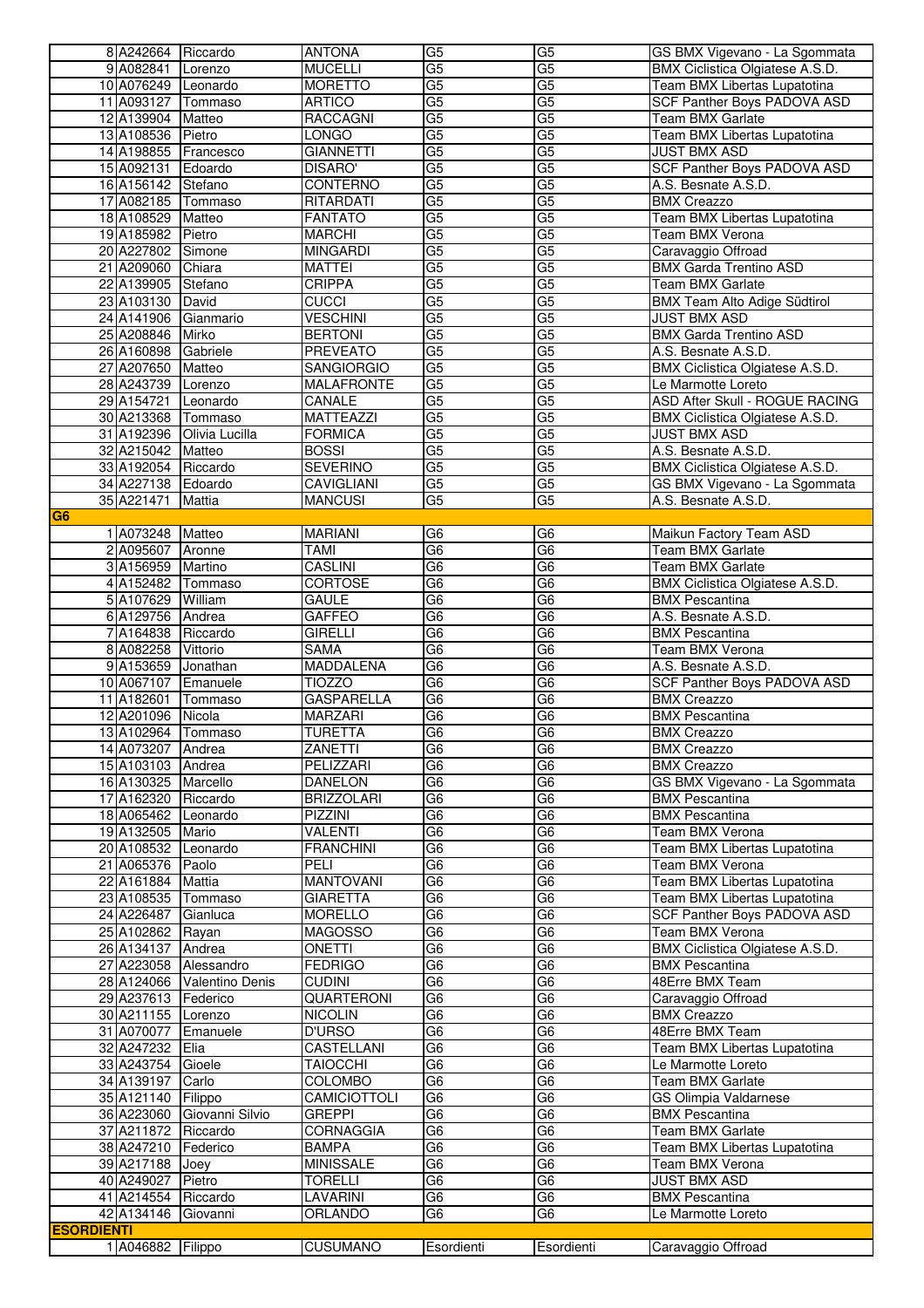|                | 2 A046792 Elia                  |                         | <b>ZOCCA</b>                            | Esordienti                | Esordienti               | <b>Team BMX Verona</b>                                             |
|----------------|---------------------------------|-------------------------|-----------------------------------------|---------------------------|--------------------------|--------------------------------------------------------------------|
|                | 3 A036979                       | Mattia                  | <b>COLOMBO</b>                          | Esordienti                | Esordienti               | A.S. Besnate A.S.D.                                                |
|                | 4 A080148                       | Andrea                  | CAVALLIN                                | Esordienti                | Esordienti               | BMX Ciclistica Olgiatese A.S.D.                                    |
|                | 5 A010503                       | Alex                    | <b>CHIANDETTI</b>                       | Esordienti                | Esordienti               | 48Erre BMX Team                                                    |
|                | 6 A013581                       | Marco                   | <b>DEL TONGO</b>                        | Esordienti                | Esordienti               | <b>BMX Creazzo</b>                                                 |
|                | 7999431L                        | Federico                | CORBANI                                 | Esordienti                | Esordienti               | A.S. Besnate A.S.D.                                                |
|                | 8 A041776<br>9 A068054          | Matteo<br>Matteo        | <b>FERRARI</b><br><b>ZULLATO</b>        | Esordienti<br>Esordienti  | Esordienti<br>Esordienti | Team BMX Verona<br>SCF Panther Boys PADOVA ASD                     |
|                | 10 A010130                      | Giovanni Maria          | CAIROLI                                 | Esordienti                | Esordienti               | BMX Ciclistica Olgiatese A.S.D.                                    |
|                | 11 A102939                      | Michele                 | LENA                                    | Esordienti                | Esordienti               | 48Erre BMX Team                                                    |
|                | 12 A020508                      | Manuel                  | <b>TROMBETTA</b>                        | Esordienti                | Esordienti               | <b>BMX Ciclistica Olgiatese A.S.D.</b>                             |
|                | 13 A072910                      | Daniil                  | <b>GAZZIOLA</b>                         | Esordienti                | Esordienti               | 48Erre BMX Team                                                    |
|                | 14 A114495                      | Alex                    | <b>GILARDI</b>                          | Esordienti                | Esordienti               | Team BMX Garlate                                                   |
|                | 15 A070137                      | Natan                   | <b>SANDRINI</b>                         | Esordienti                | Esordienti               | ASD After Skull - ROGUE RACING                                     |
|                | 16 A056669                      | Lorenzo                 | <b>MATTEI</b>                           | Esordienti                | Esordienti               | <b>BMX Garda Trentino ASD</b>                                      |
|                | 17 A073412                      | Sebastian               | <b>CENSI</b>                            | Esordienti                | Esordienti               | <b>BMX Creazzo</b>                                                 |
|                | 18 A233496                      | Vittorio                | <b>PERINI</b>                           | Esordienti                | Esordienti               | <b>BMX</b> Pescantina                                              |
|                | 19 ET13327                      | Nathan                  | <b>POLLINI</b>                          | Esordienti                | Esordienti               | <b>BMX-Club Zetzwil</b>                                            |
|                | 20 A187251                      | Davide                  | <b>BASCIANO</b>                         | Esordienti                | Esordienti               | GS BMX Vigevano - La Sgommata                                      |
|                | 21 A046872                      | Leonardo                | <b>CARRARO</b>                          | Esordienti                | Esordienti               | <b>BMX Creazzo</b>                                                 |
|                | 22 A094701                      | Simone                  | <b>MASTRIFORTI</b>                      | Esordienti                | Esordienti               | <b>JUST BMX ASD</b>                                                |
|                | 23 A180539<br>24 A047993        | Dario<br>Davide         | DE PAOLI<br>CATTANEO                    | Esordienti<br>Esordienti  | Esordienti<br>Esordienti | GS BMX Vigevano - La Sgommata<br>Team BMX Garlate                  |
|                | 25 A019249                      | Nicolo'                 | <b>GUARIGLIA</b>                        | Esordienti                | Esordienti               | <b>BMX Ciclistica Olgiatese A.S.D.</b>                             |
|                | 26 A204268                      | Rocco                   | D'AMBROSIO                              | Esordienti                | Esordienti               | ASD After Skull - ROGUE RACING                                     |
|                | 27 A165073                      | Mattia                  | CAMPEDELLI                              | Esordienti                | Esordienti               | <b>BMX Pescantina</b>                                              |
|                | 28 A226453                      | Kristian                | PITTARELLO                              | Esordienti                | Esordienti               | SCF Panther Boys PADOVA ASD                                        |
|                | 29 A046830                      | Michele                 | <b>FABRIS</b>                           | Esordienti                | Esordienti               | <b>BMX Creazzo</b>                                                 |
|                | 30 A092138                      | Damiano                 | <b>MANNUCCI</b>                         | Esordienti                | Esordienti               | SCF Panther Boys PADOVA ASD                                        |
|                | 31 A054510                      | Daniele                 | <b>BIFFI</b>                            | Esordienti                | Esordienti               | Team BMX Garlate                                                   |
|                | 32 A181061                      | Loris                   | <b>BARBENO</b>                          | Esordienti                | Esordienti               | Caravaggio Offroad                                                 |
|                | 33 A146156<br>34 A095543        | Valentino<br>Malco      | <b>MONTESEL</b><br><b>DALLA VECCHIA</b> | Esordienti<br>Esordienti  | Esordienti<br>Esordienti | 48Erre BMX Team<br>SCF Panther Boys PADOVA ASD                     |
|                | 35 A207652                      | Ercole                  | <b>COMPAGNONI</b>                       | Esordienti                | Esordienti               | BMX Ciclistica Olgiatese A.S.D.                                    |
|                | 36 A207655                      | Davide                  | <b>MACERA</b>                           | Esordienti                | Esordienti               | BMX Ciclistica Olgiatese A.S.D.                                    |
|                | 37 A160486                      | Andrea                  | <b>MARCHESINI</b>                       | Esordienti                | Esordienti               | Team BMX Verona                                                    |
|                | 38 A073371                      | Alberto                 | RITARDATI                               | Esordienti                | Esordienti               | <b>BMX Creazzo</b>                                                 |
|                | 39 A162703                      | Tommaso                 | <b>COLASURDO</b>                        | Esordienti                | Esordienti               | BMX Ciclistica Olgiatese A.S.D.                                    |
|                | 40 A262635                      | Andrea                  | <b>SCHIAVON</b>                         | Esordienti                | Esordienti               | SCF Panther Boys PADOVA ASD                                        |
|                | 41 A207631                      | <b>Mattia</b>           | <b>GIARDINI</b>                         | Esordienti                | Esordienti               | BMX Ciclistica Olgiatese A.S.D.                                    |
|                | 42 A206442                      | Ettore                  | PIGLIAUTILE                             | Esordienti                | Esordienti               | JUST BMX ASD                                                       |
|                | 43 A181426<br>44 A108542 Cesare | Giovanni                | <b>BONIZZI</b><br><b>PATUZZO</b>        | Esordienti<br>Esordienti  | Esordienti<br>Esordienti | Caravaggio Offroad<br>Team BMX Libertas Lupatotina                 |
|                | 45 A041521                      | Davide                  | <b>RECCHIA</b>                          | Esordienti                | Esordienti               | Team BMX Libertas Lupatotina                                       |
|                | 46 A073320                      | Leonardo                | <b>MAGRIN</b>                           | Esordienti                | Esordienti               | <b>BMX Creazzo</b>                                                 |
|                | 47 A174847                      | Giorgio                 | VALSECCHI                               | Esordienti                | Esordienti               | Team BMX Garlate                                                   |
|                | 48 A136080                      | Luca                    | <b>RIDOLFI</b>                          | Esordienti                | Esordienti               | Team BMX Libertas Lupatotina                                       |
|                | 49 A208814                      | Jonathan                | CROCE                                   | Esordienti                | Esordienti               | <b>SCF Panther Boys PADOVA ASD</b>                                 |
|                | 50 A198682                      | Alessandro              | LIPPI BONCAMBI                          | Esordienti                | Esordienti               | JUST BMX ASD                                                       |
|                | 51 A115129                      | Luca                    | CAVIGLIANO                              | Esordienti                | Esordienti               | GS BMX Vigevano - La Sgommata                                      |
|                | 52 A136009                      | Elia                    | <b>SALONIA</b>                          | Esordienti                | Esordienti               | Team BMX Libertas Lupatotina                                       |
| <b>ALLIEVI</b> | 53 A239631                      | Elisa                   | <b>MAGNI</b>                            | Esordienti                | Donne Esordienti         | Team BMX Garlate                                                   |
|                | 1999158A                        | Lorenzo                 | <b>FENDONI</b>                          | Allievi                   | Allievi                  | BMX Ciclistica Olgiatese A.S.D.                                    |
|                | 2 A008012                       | Federico                | <b>PASA</b>                             | <b>Allievi</b>            | Allievi                  | Maikun Factory Team ASD                                            |
|                | 3 A062268                       | Matteo                  | <b>BRAVI</b>                            | Allievi                   | Allievi                  | <b>Team BMX Garlate</b>                                            |
|                | 4 970740T                       | Elia                    | PELIZZA                                 | Allievi                   | Allievi                  | <b>BMX Creazzo</b>                                                 |
|                | 5810456T                        | Thomas                  | LIGABO'                                 | Allievi                   | Allievi                  | Team BMX Libertas Lupatotina                                       |
|                | 6 A009887                       | Mattia                  | <b>GRIGOLETTO</b>                       | Allievi                   | Allievi                  | SCF Panther Boys PADOVA ASD                                        |
|                | 7 A010260                       | Filippo                 | <b>FABRIS</b>                           | <b>Allievi</b>            | <b>Allievi</b>           | <b>BMX Creazzo</b>                                                 |
|                | 8 A007895<br>9 A099174          | Alessandro<br>Christian | <b>BIELLI</b><br><b>BRUSADELLI</b>      | Allievi<br><b>Allievi</b> | Allievi<br>Allievi       | BMX Ciclistica Olgiatese A.S.D.<br>BMX Ciclistica Olgiatese A.S.D. |
|                | 10 814613Q                      | Lorenzo                 | D'URSO                                  | Allievi                   | Allievi                  | 48Erre BMX Team                                                    |
|                | 11835234R                       | Marco                   | <b>CANOVA</b>                           | Allievi                   | Allievi                  | <b>BMX Creazzo</b>                                                 |
|                | 12 A160693                      | Valerio                 | <b>CRAVA</b>                            | Allievi                   | Allievi                  | GS BMX Vigevano - La Sgommata                                      |
|                | 13 A025557                      | Federico                | <b>BOCIAN</b>                           | Allievi                   | Allievi                  | <b>BMX Garda Trentino ASD</b>                                      |
|                | 14 A068733                      | Nicola                  | <b>NICOLACI</b>                         | Allievi                   | Allievi                  | <b>BMX Garda Trentino ASD</b>                                      |
|                | 15 A072347                      | Sebastian               | <b>BRIOSI</b>                           | Allievi                   | Allievi                  | <b>BMX Garda Trentino ASD</b>                                      |
|                | 16 A017518                      | Manuel                  | <b>BIANCHI</b>                          | Allievi                   | <b>Allievi</b>           | <b>BMX Pescantina</b>                                              |
|                | 17 807455U<br>18810037J         | Luca<br>Tommaso         | <b>AGAZZI</b><br><b>MURARI</b>          | Allievi<br>Allievi        | Allievi<br>Allievi       | Team BMX Libertas Lupatotina<br><b>BMX Pescantina</b>              |
|                | 19 A158577                      | Ivan                    | <b>CHIAPPO</b>                          | <b>Allievi</b>            | Allievi                  | 48Erre BMX Team                                                    |
|                | 20 A177222                      | Alessandro              | <b>POZZA</b>                            | <b>Allievi</b>            | Allievi                  | SCF Panther Boys PADOVA ASD                                        |
|                |                                 |                         |                                         |                           |                          |                                                                    |